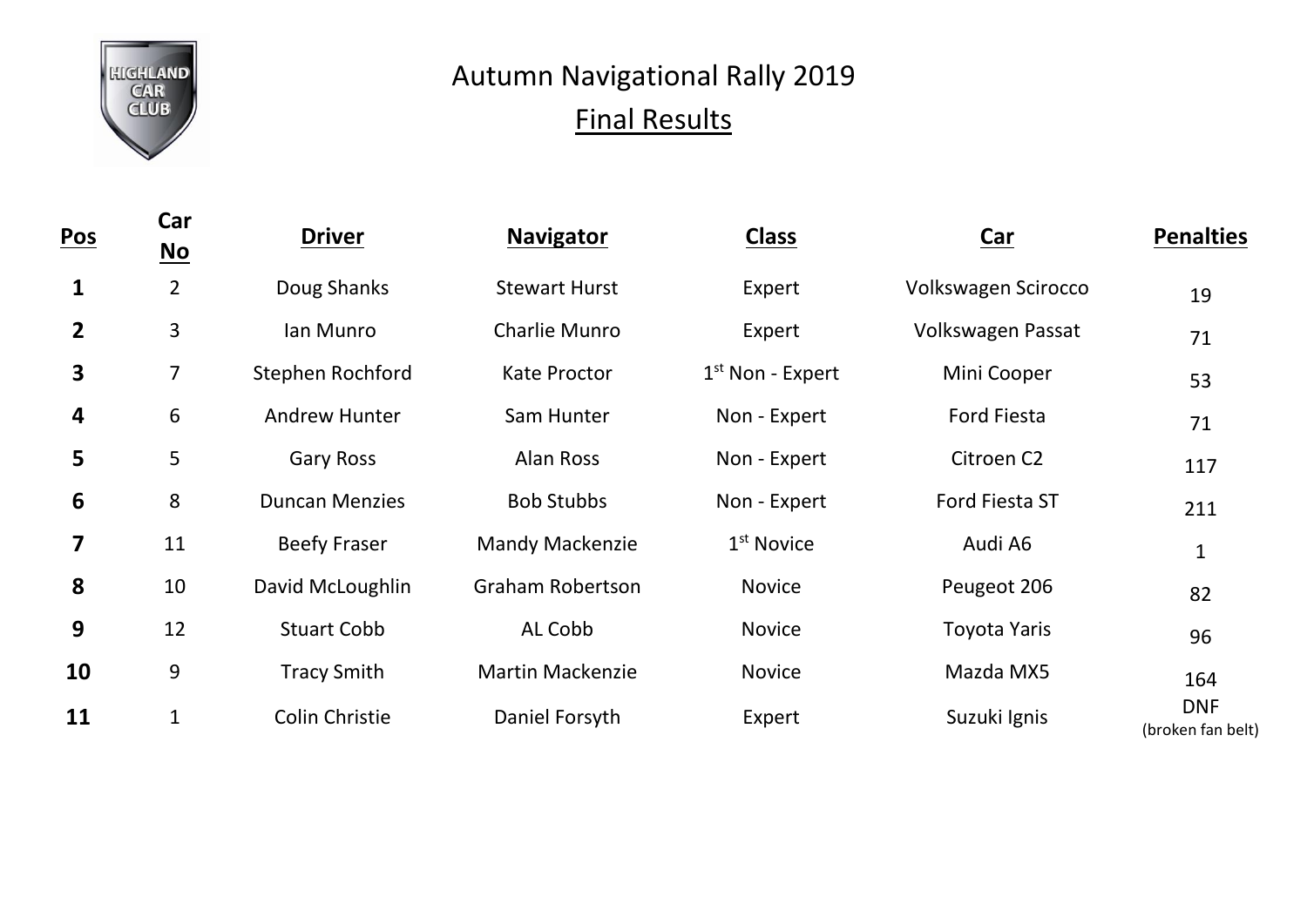|                | <b>Driver</b>           |              |           |           |           |                         |                |    |                |    | Route |                  |           |                           |    |                           |    |                |    |    |                |           |
|----------------|-------------------------|--------------|-----------|-----------|-----------|-------------------------|----------------|----|----------------|----|-------|------------------|-----------|---------------------------|----|---------------------------|----|----------------|----|----|----------------|-----------|
| <b>Car NO</b>  | Navigator               | <b>Start</b> | <b>TM</b> | <b>LY</b> | <b>DW</b> | $\underline{\text{C1}}$ | C <sub>2</sub> | QB | C <sub>3</sub> | RC | Check | $\underline{C4}$ | <b>NJ</b> | $\underline{\mathsf{C5}}$ | ZA | $\underline{\mathsf{C6}}$ | EV | C <sub>2</sub> | WD | KM | <u>C8</u>      | <u>C9</u> |
| $\mathbf{1}$   | Colin Christie          |              |           |           |           |                         |                |    |                |    |       |                  |           |                           |    |                           |    |                |    |    |                |           |
|                | Daniel Forsyth          |              |           |           |           |                         | $\overline{2}$ |    | 9              |    |       |                  |           |                           |    |                           |    |                |    |    |                |           |
| $2^{\circ}$    | Doug Shanks             |              |           |           |           |                         |                |    |                |    |       |                  |           |                           |    |                           |    |                |    |    |                |           |
|                | <b>Stewart Hurst</b>    |              |           |           |           |                         | 9              |    | $\overline{2}$ |    |       |                  |           |                           |    |                           |    | $\mathbf{3}$   |    |    |                |           |
| $\mathbf{3}$   | lan Munro               |              |           |           |           |                         |                |    |                |    |       |                  |           |                           |    |                           |    |                |    |    |                |           |
|                | Charlie Munro           |              |           |           |           |                         |                |    | 9              |    |       |                  | 15        |                           |    | $\overline{4}$            |    | $\overline{7}$ |    |    |                |           |
| 5              | <b>Gary Ross</b>        |              |           |           |           |                         |                |    |                |    |       |                  |           |                           |    |                           |    |                |    |    |                |           |
|                | Alan Ross               |              |           |           |           |                         | $\mathbf{1}$   |    | $\overline{3}$ |    |       |                  | 15        |                           |    | 30                        | 15 | 8              |    |    |                |           |
| 6              | Andrew Hunter           |              |           |           |           |                         |                |    |                |    |       |                  |           |                           |    |                           |    |                |    |    |                |           |
|                | Sam Hunter              |              | 15        |           |           | $\mathbf 1$             | $\overline{3}$ |    | $\overline{3}$ |    |       |                  |           |                           |    |                           |    |                |    |    | $\overline{2}$ | 13        |
| $\overline{7}$ | Stephen Rochford        |              |           |           |           |                         |                |    |                |    |       |                  |           |                           |    |                           |    |                |    |    |                |           |
|                | Kate Proctor            |              |           |           |           |                         | $\overline{2}$ |    | $\mathbf{1}$   |    |       |                  |           | $\mathbf{1}$              |    | 13                        |    |                |    |    |                |           |
| 8              | <b>Duncan Menzies</b>   |              |           |           |           |                         |                |    |                |    |       |                  |           |                           |    |                           |    |                |    |    |                |           |
|                | <b>Bob Stubbs</b>       |              |           |           |           | $\mathbf{1}$            | $\overline{4}$ | 15 |                |    |       |                  | 15        |                           | 15 | $\boldsymbol{6}$          |    | 9              |    | 15 | $\mathbf{1}$   |           |
| 9              | <b>Tracy Smith</b>      |              |           |           |           |                         |                |    |                |    |       |                  |           |                           |    |                           |    |                |    |    |                |           |
|                | <b>Martin Mackenzie</b> |              |           | 15        | 15        | 18                      | $\overline{2}$ |    | $\overline{4}$ |    |       | $\overline{4}$   |           | $\overline{2}$            |    | $\mathbf{1}$              |    | $\mathbf{1}$   |    |    |                |           |
| 10             | David McLoughlin        |              |           |           |           |                         |                |    |                |    |       |                  |           |                           |    |                           |    |                |    |    |                |           |
|                | <b>Graham Robertson</b> |              |           | 15        | 15        | $\mathbf 1$             | $\overline{2}$ |    | $\mathbf{1}$   |    |       |                  |           | 5                         |    |                           |    |                |    |    | 23             |           |
| 11             | <b>Beefy Fraser</b>     |              |           |           |           |                         |                |    |                |    |       |                  |           |                           |    |                           |    |                |    |    |                |           |
|                | <b>Mandy Mackenzie</b>  |              |           |           |           |                         |                |    | $\mathbf{1}$   |    |       |                  |           |                           |    |                           |    |                |    |    |                |           |
| 12             | <b>Stuart Cobb</b>      |              |           |           |           |                         |                |    |                |    |       |                  |           |                           |    |                           |    |                |    |    |                |           |
|                | AL Cobb                 |              |           |           |           |                         |                |    | $\mathbf{1}$   |    |       |                  | 15        | 9                         |    | 15                        |    |                |    |    |                |           |